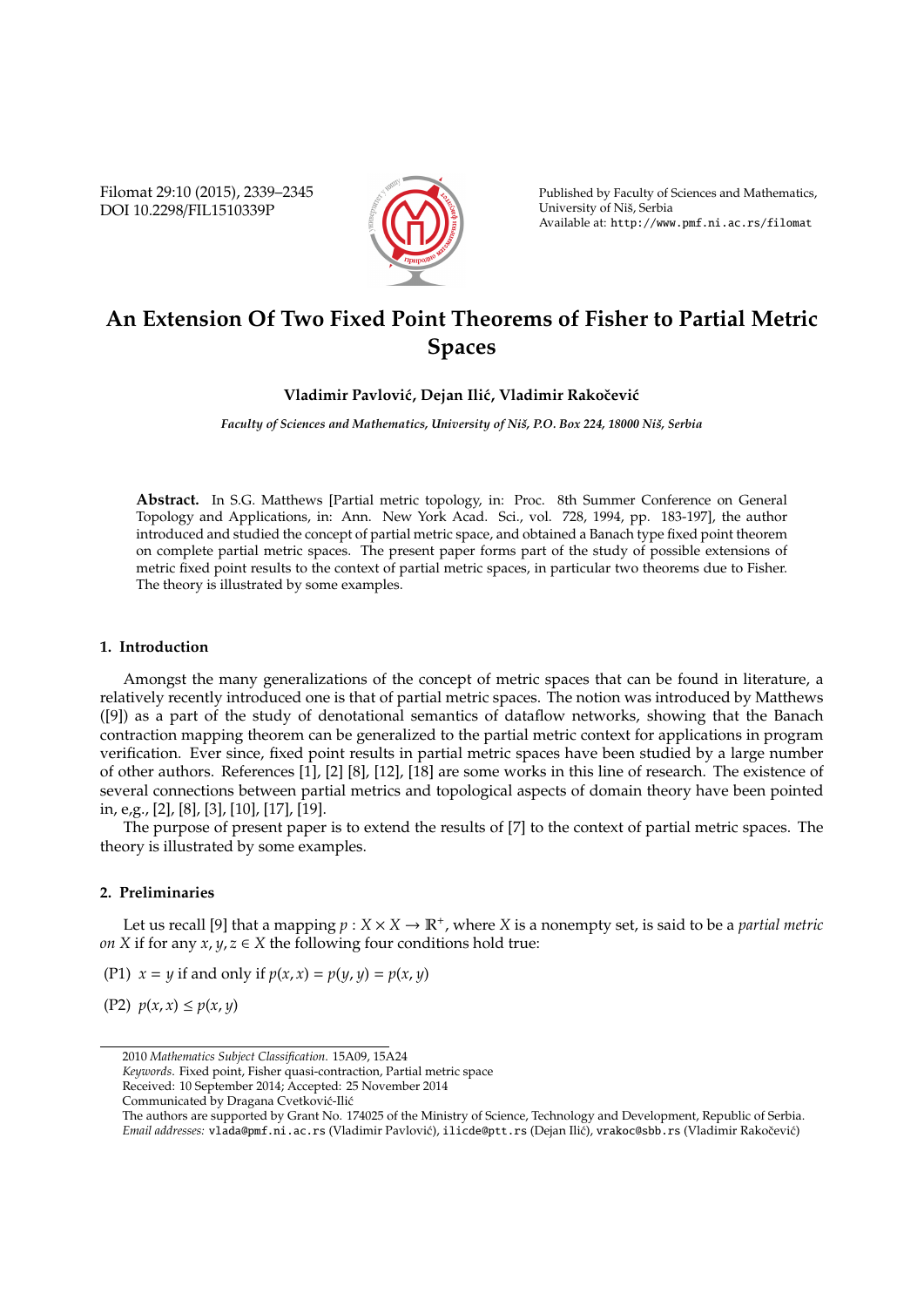(P3) *p*(*x*, *y*) = *p*(*y*, *x*)

(P4) 
$$
p(x, z) \le p(x, y) + p(y, z) - p(y, y)
$$
.

The pair  $(X, p)$  is then called a *partial metric space*. A sequence  $\{x_m\}_{m=1}^{\infty}$ *m*=0 of elements of *X* is called *p*-*Cauchy* if the limit  $\lim_{m,n} p(x_n, x_m)$  exists and is finite. The partial metric space  $(X, p)$  is called *complete* if for each *p*-Cauchy sequence {*xm*} ∞  $\sum_{m=0}^{\infty}$  there is some  $z \in X$  such that

$$
p(z, z) = \lim_{n} p(z, x_n) = \lim_{n,m} p(x_n, x_m).
$$
 (1)

If  $(X, p)$  is a partial metric space, then  $p^s(x, y) = 2p(x, y) - p(x, x) - p(y, y)$ ,  $x, y \in X$ , is a metric on  $X$ ,  $\{x_n\}_{n \ge 1}$ converges to  $z \in X$  with respect to  $p^s$  if and only if (1) holds, and  $(X, p)$  is a complete partial metric space if and only if  $(X, p<sup>s</sup>)$  is a complete metric space (see [9, 12]).

A sequence  $x_n$  in a partial metric space  $(X, p)$ , is called 0-Cauchy ([18]) if  $\lim_{m,n} p(x_n, x_m) = 0$ . We say that  $(X, p)$  is 0-complete if every 0-Cauchy sequence in *X* converges, with respect to *p*, to a point  $x \in X$  such that  $p(x, x) = 0$ . Note that every 0-Cauchy sequence in  $(X, p)$  is Cauchy in  $(X, p^s)$ , and that every complete partial metric space is 0-complete. A paradigm for partial metric spaces is the pair  $(X, p)$  where  $X = \mathbb{Q} \cap [0, +\infty)$ and  $p(x, y) = \max\{x, y\}$  for  $x, y \ge 0$ , which provides an example of a 0-complete partial metric space which is not complete.

Bellow we give two more examples of partial metrics both of which are taken from [9].

**Example 2.1.** If  $X := \{ [a,b] | a,b \in \mathbb{R}, a \leq b \}$  then  $p([a,b], [c,d]) = \max\{b,d\} - \min\{a,c\}$  defines a partial metric  $p$  on  $\tilde{X}$ .

**Example 2.2.** Let  $X := \mathbb{R}^{N_0} \cup \begin{bmatrix} \end{bmatrix}$ *n*≥1  $\mathbb{R}^{\{0,1,\ldots,n-1\}}$ , where  $\mathbb{N}_0$  is the set of nonnegative integers.

By  $L(x)$  denote the set  $\{0, 1, ..., n\}$  if  $x \in \mathbb{R}^{\{0, 1, ..., n-1\}}$  for some  $n \in \mathbb{N}$ , and the set  $\mathbb{N}_0$  if  $x \in \mathbb{R}^{\mathbb{N}_0}$ . Then a partial metric is defined on *X* by

$$
p(x, y) = \inf\{2^{-i} | i \in L(x) \cap L(y) \text{ and } \forall j \in \mathbb{N}_0 \ (j < i \implies x(j) = y(j))\}.
$$

We proceed by recalling that quasi-contractions on metric spaces were introduced and studied by Ciric [5] (see also [6], [16]) as one of the most general types of contractive maps. Given a metric space  $(X, \rho)$ , a map *T* : *X*  $\mapsto$  *X* such that for some constant  $\lambda \in (0, 1)$  and for every *x*,  $\gamma \in X$  there is the inequality

$$
\rho(Tx, Ty) \le \lambda \cdot \max\{\rho(x, y), \rho(x, Tx), \rho(y, Ty), \rho(x, Ty), \rho(y, Tx)\}
$$
\n(2)

is called a *quasi-contraction*. A well-known result of Ciric says that every quasi-contraction on a complete metric space has a unique fixed point.

In 1979 Fisher [7] came up with a generalization of Ciric's result as follows. He calls a quasi-contraction any mapping  $T : X \to X$ , of a metric space  $(X, \rho)$  to itself, for which there are  $\alpha \in [0, 1)$  and positive integers *l*, *q* such that for each  $x, y \in X$  the following condition holds

$$
\rho(T^ix, T^q y) \le \alpha \max \left\{ \rho(T^ix, T^j y), \rho(T^ix, T^{i'} x), \rho(T^j y, T^{j'} y) \right\}.
$$

for some  $0 \le i$ ,  $i' \le l$  and  $0 \le j$ ,  $j' \le q$ . His results about such mappings then go as follows.

**Theorem 2.3.** (*[7]*) *Suppose a mapping T is given on a complete metric space. If T is either a continuous quasicontraction or one for which q* = 1, then it necessarily has a unique fixed point and for each point  $x \in X$  the sequence  $(T<sup>n</sup>x : n \in \mathbb{N})$  *converges to it.*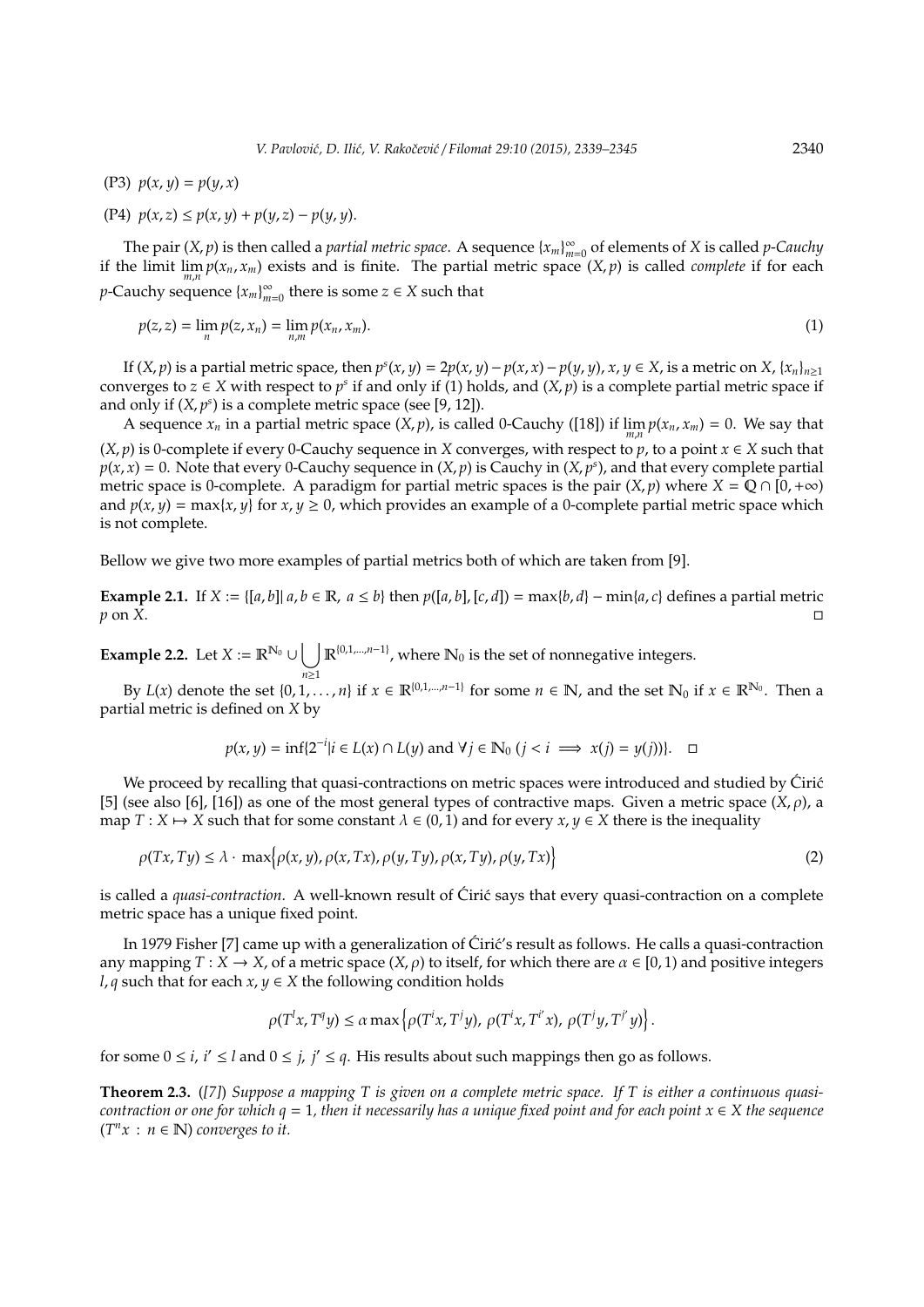He also provides an example showing that in general, the continuity assumption cannot be removed from the result.

In the next section we will partially generalize Theorem 2.3 to the context of partial metric spaces, and to do that we need suitable modifications of the notions of both a quasi-contraction and of continuity.

**Definition 2.4.** *Let*  $(X, p)$  *be a partial metric space and*  $T : X \rightarrow X$  *a given mapping. If there are*  $\alpha \in [0, 1)$  *and positive integers l*, *q such that for each x*, *y* ∈ *X the following condition holds*

$$
p(T^l x, T^q y) \le \alpha p(T^i x, T^j y) \tag{3}
$$

*for some*  $0 \le i \le l$ ,  $0 \le j \le q$ , then we shall say that T is a Fisher quasicontraction. If  $q = 1$ , in the preceding *definition, then we will call T a strict Fisher quasicontraction.*

**Definition 2.5.** *A mapping*  $T: X_1 \to X_2$  *is said to be continuous if it is a continuous mapping from the metric space*  $\left( X_{1}, p_{1}^{\mathrm{s}} \right)$  to the metric space  $\left( X_{2}, p_{2}^{\mathrm{s}} \right)$ , which amounts to saying that

$$
p(a,a)=\lim_n p(x_n,a)=\lim_{n,m} p(x_n,x_m)
$$

*implies*

$$
p(Ta,Ta)=\lim_n p(Tx_n,Ta)=\lim_{n,m} p(Tx_n,Tx_m).
$$

It is said to be p-metrically continuous if  $p_1(x_n, a) \to p(a, a)$  implies  $p_2(Tx_n, Ta) \to p(Ta, Ta)$  (i.e. if it is continuous *with respect to the topologies that the two partial metrics induce – see [9]).*

The following example shows that neither of the notions of (metric) continuity and p-metric continuity implies the other.

**Example** Let *X* = [0, 1] and  $p(x, y) = \max\{x, y\}$  for  $x, y \in X$ . It is easy to see that every p-metrically continuous mapping must be monotonically nondecreasing. Thus any continuous mapping  $T : X \to X$  that fails to be monotonically nondecreasing is automatically not p-metrically continuous (take e.g.  $Tx = 1 - x$ ). The mapping  $S: X \rightarrow X$  defined by

$$
Sx = \begin{cases} x/2, & \text{if } 0 \le x < 1/2 \\ x, & \text{if } 1/2 \le x \le 1 \end{cases}
$$

is p-metrically continuous but not continuous.

#### **3. The results**

**Lemma 3.1.** If T is a Fisher quasicontraction and  $x \in X$ , then  $\sup \{p(T^i x, T^j x) : i, j \ge 0\} < \infty$ .

**Proof.** Set  $r := \max\{l, q\}$ . Replacing  $\alpha$  by  $\max\{1/2, \alpha\}$  if needed, we may assume without loss of generality that  $1/2 \le \alpha$ , so that  $1 \le \frac{\alpha}{1}$  $\frac{a}{1-a}$ . To prove the assertion it suffices to show that for each nonnegative integer *i* there is the inequality

$$
p(T^r x, T^r x) \le \frac{\alpha}{1 - \alpha} \max \{ p(T^s x, T^r x) : 0 \le s \le r \}.
$$
\n
$$
(4)
$$

The proof of this is by induction on *i*. Set  $M_x := \max\{p(T^s x, T^r x) : 0 \le s \le r\}$ . For  $0 \le i \le r$  the inequality (4) follows from the fact that  $1 > \alpha \geq 1/2$ . Suppose now that (4) holds for all  $0 \leq i < k$ for some  $k > r$  and suppose, to the contrary, that the inequality fails for  $i = k$ . Then we must have  $p(T^r x, T^k x) > \frac{\alpha}{1}$  $\frac{\alpha}{1-\alpha}M_x \ge p(T^rx, T^ix)$  for all  $0 \le i < k$ .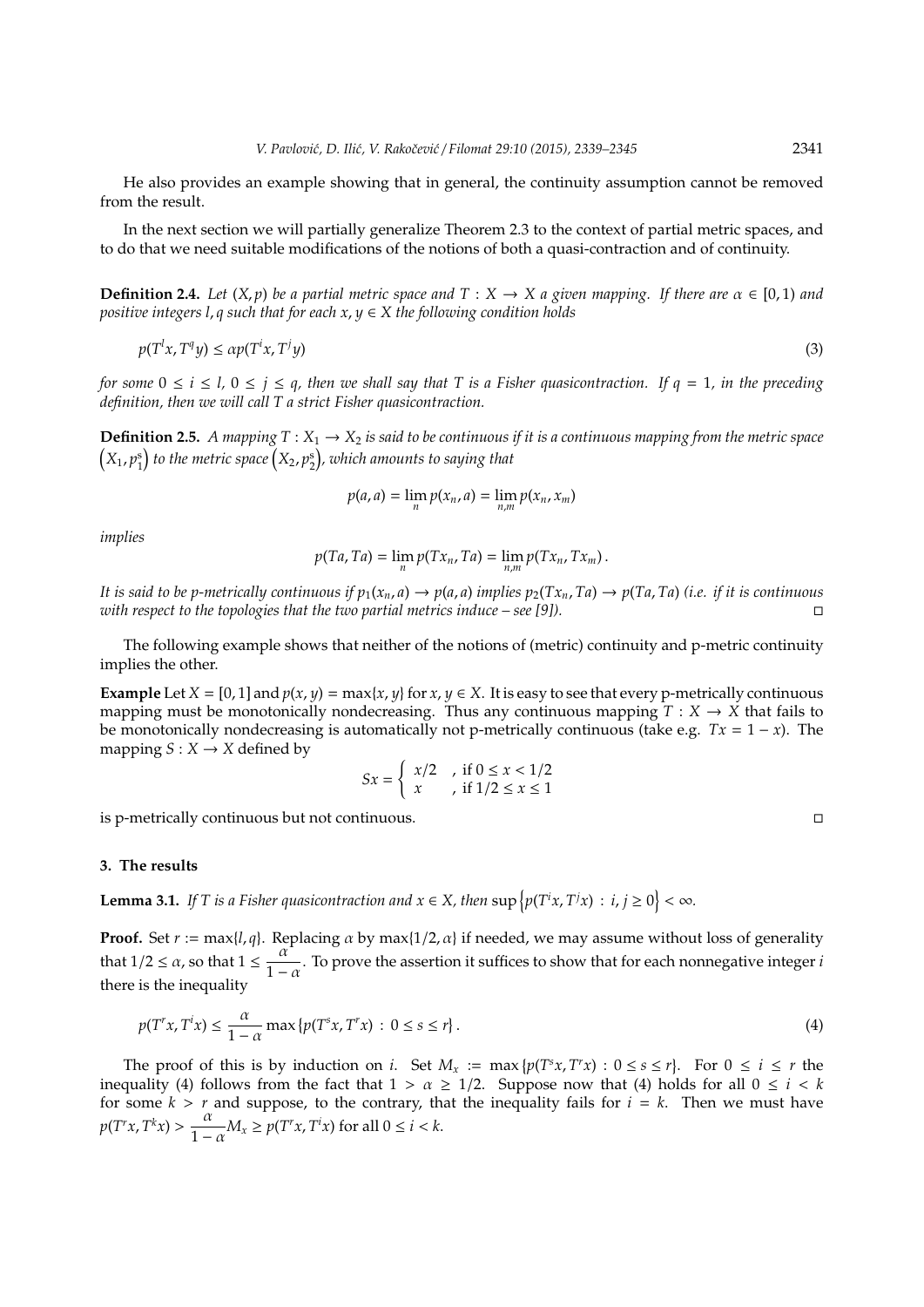Suppose that  $0 \le i, j \le k$  are such that  $p(T^r x, T^k x) \le \alpha p(T^j x, T^i x)$ . Assume that  $j \le r$ . Then  $p(T^r x, T^k x) \le$  $\alpha p(T^{\dagger}x, T^{\dagger}x) + \alpha p(T^{\dagger}x, T^{\dagger}x) \leq \alpha M_x + \alpha p(T^{\dagger}x, T^kx)$  i.e.  $p(T^{\dagger}x, T^kx) \leq \frac{\alpha}{1}$  $\frac{\alpha}{1-\alpha}M_x$ , which is not possible.

Thus if  $0 \le i, j \le k$  are such that  $p(T^r x, T^k x) \le \alpha p(T^j x, T^i x)$ , then we must  $i, j > r$ . Using this and (3) repeatedly we can find sequences of positive integers ( $j_n : n \in \mathbb{N}$ ) and ( $i_n : n \in \mathbb{N}$ ) with  $r < i_n \leq k$  and  $r < j_n \leq k$  such that  $p(T^r x, T^k x) \leq \alpha^n p(T^{j_n} x, T^{i_n} x) \leq \alpha^n \max\big\{p(T^s x, T^l x)\,:\, 0\leq s,l\leq k\big\}$ , leading to  $p(T^r x, T^k x)=0$ – a contradiction.

Now we can state and prove our first result.

*i*

**Theorem 3.2.** *Suppose*  $(X, p)$  *is a* 0*-complete partial metric space and*  $T : X \rightarrow X$  *is either a continuous or a pmetrically continuous Fisher quasicontraction. Then there is a unique fixed point a* ∈ *X of the mapping T. Furthermore*  $p(a,a)=0$  and for each  $x\in X$  the sequence (T<sup>n</sup> $x\,:\,n\in\mathbb{N}$ ) converges to the point a with respect to the metric  $p^s.$ 

**Proof.** By Lemma 3.1 we can choose some  $S > 0$  such that  $p(T^n x, T^m x) \leq S$  for all  $n, m \in \mathbb{N}$ . We prove that  $\lim_{n,m} p(T^n x, T^m x) = 0.$ 

Given  $\epsilon > 0$  let  $k \in \mathbb{N}$  be such that  $\alpha^k S < \epsilon$ . Set  $r := \max\{p, q\}$  and let  $n, m > kr$  be arbitrary. Applying (3) consecutively k many times we get that  $p(T^n x, T^m x) \le \alpha^k p(T^i x, T^j x)$ , for some  $i \ge n - kr$  and  $j \ge m - kr$ , hence  $p(T^n x, T^m x) \leq \alpha^k S < \epsilon.$ 

Now,  $(X, p)$  is 0-complete, so there must be some  $a \in X$  with

$$
p(a,a) = \lim_{n} p(T^n x, a) = \lim_{n,m} p(T^n x, T^m x) = 0.
$$
 (5)

If *T* is continuous then from  $\lim_{n} p^{s}(T^{n}x, a) = 0$  it follows  $\lim_{n} p^{s}(T^{n}x, Ta) = 0$  and we immediately have *a* = *Ta*.

Suppose now that *T* is p-metrically continuous. From (5) it follows that  $\lim_{n} p(T^n x, Ta) = p(Ta, Ta)$ . Proceeding inductively, we conclude that

$$
\lim_{n} p(T^{n}x, T^{i}a) = p(T^{i}a, T^{i}a) \quad \text{ for all } i \ge 0.
$$
 (6)

For any  $i \ge 0$  we have  $p(a, T^i a) \le p(a, T^n x) + p(T^n x, T^i a)$ , whence using (5) and (6) we obtain

$$
p(a, T^i a) = p(T^i a, T^i a) \quad \text{for all } i \ge 0.
$$
 (7)

Fix an  $i \ge 0$ . (7) means that  $\lim_{n} p(y_n, T^i a) = p(T^i a, T^i a)$  where  $y_n = a$  for every  $n \in \mathbb{N}$ . By p-metric continuity of *T* we must therefore have  $\lim_{n} p(Ty_n, T^{i+1}a) = p(T^{i+1}a, T^{i+1}a)$ , i.e.

$$
p(Ta, T^{i+1}a) = p(T^{i+1}a, T^{i+1}a)
$$
\n(8)

Since (8) holds for any  $i \ge 0$ , we can now use (6) and the fact that  $\lim_{n,m} p(T^n a, T^m a) = 0$  (note that when proving (5) we did not impose any particular assumptions on the point  $x \in X$ ) to conclude  $p(Ta, Ta) = 0$ . But by (7) this means that  $p(a, Ta) = 0$ , i.e.  $a = Ta$ .

That *a* is the unique fixed point of *T* follows in the usual way: if  $Tb = b$  then  $p(a, b) = p(T^l a, T^q b) \le$  $\alpha p(T^i a, T^j b) = \alpha p(a, b)$  for some  $i \leq l$ , and  $j \leq q$ , so  $p(a, b) = 0$  and  $a = b$ .

As shown in the example below, the preceding theorem fails to hold even for complete partial metric spaces, if the assumption of p-metric continuity is weakened to that of 0-partial continuity, where  $T : X \to X$ is said to be 0-partially continuous if whenever it happens that  $\lim_n p(x_n, a) = p(a, a) = 0$ , then it must also be that  $\lim_{n} p(Tx_n, Ta) = p(Ta, Ta)$ .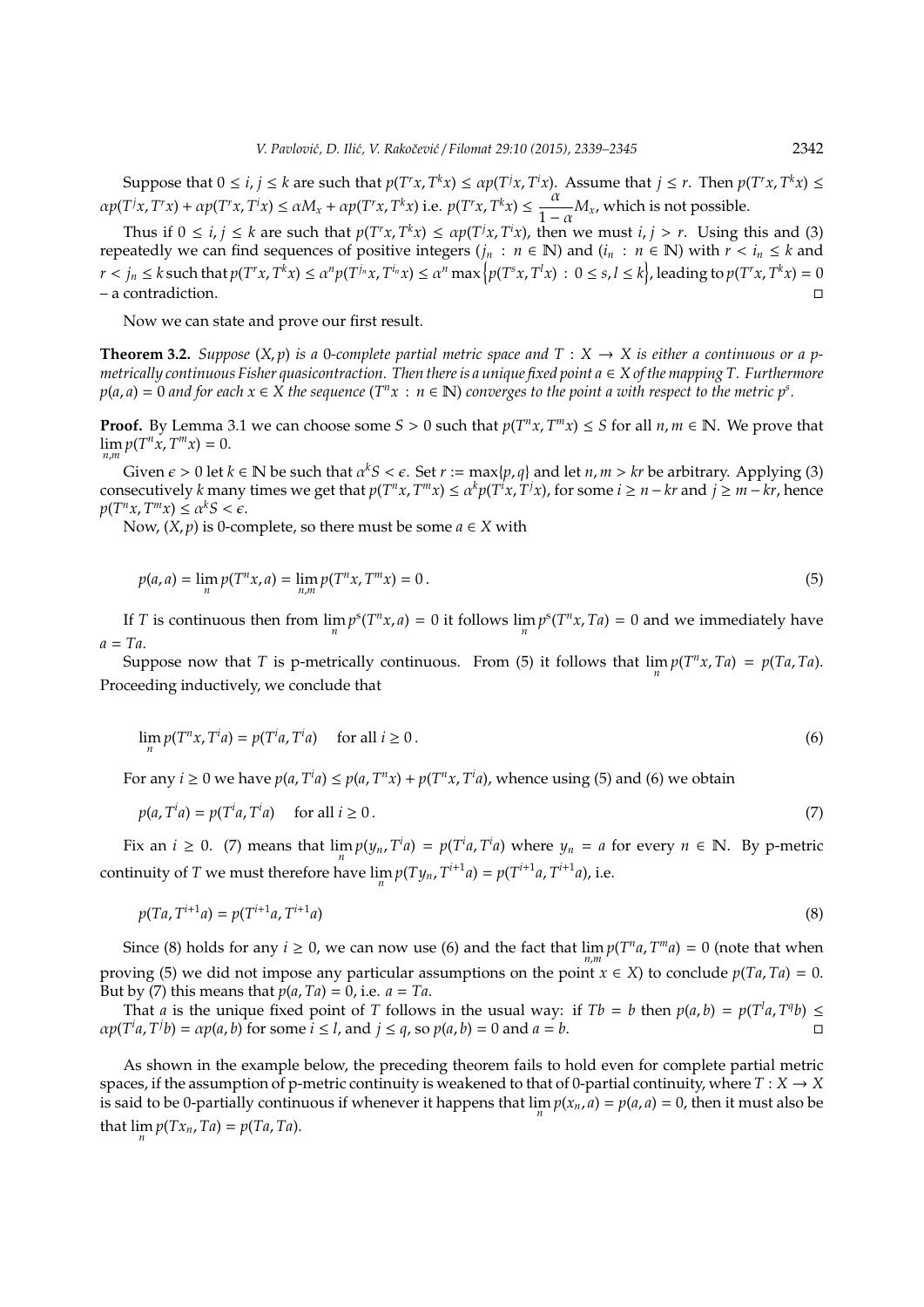**Example** Let  $X = [0, 1] \cup \{2\}$  and let *p* be given by

$$
p(x, y) = \begin{cases} |x - y|, & \text{if } 2 \notin \{x, y\} \\ 1, & \text{if } 2 \in \{x, y\} \end{cases}
$$

Then  $(X, p)$  is a partial metric space as can easily be verified. To see that it is a complete one suppose that  $\lim_{n,m} p(x_n, x_m) = r$ . As  $p(x_n, x_m) \in [0, 1]$  for all *n*, *m*, we have *r* ∈ [0, 1].

If  $r < 1$  then there is some  $n_0$  such that  $p(x_n, x_n) < 1$  for all  $n \ge n_0$ . Thus  $x_n \in [0, 1]$  for  $n \ge n_0$ . Consequently  $p(x_n, x_m) = |x_n - x_m|$  for  $n, m \ge n_0$  and thus  $r = \lim_{n,m} p(x_n, x_n) = 0$ , so the sequence is a Cauchy one with respect to the usual Euclidean metric of the segment [0, 1]. This in turn implies that there is some  $a \in [0, 1]$  such that  $0 = \lim_{n} |x_n - a| = \lim_{n} p(x_n, a)$ .

If on the other hand  $r = 1$ , then there is some  $n_0$  such that  $p(x_n, x_n) > 0$  for all  $n \ge n_0$ . So  $x_n = 2$  for all *n*  $\ge$  *n*<sub>0</sub> and thus *r* = 1 and also  $\lim_{n} p(x_n, 2) = 1 = p(2, 2)$ .

Now we define a mapping  $T: X \rightarrow X$  by

$$
Tx = \begin{cases} x/2, & \text{if } x \neq 0 \\ 2, & \text{if } x = 0 \end{cases}.
$$

We see that  $T^i x \in (0,1]$  for all  $x \in X$  and all  $i \geq 2$ . So  $T^{i+1} x = \frac{1}{2}$  $\frac{1}{2}T^{i}x$  and  $p(T^{i}x, T^{i}y) = |T^{i}x - T^{i}y|$  if  $i \ge 2$  and hence

$$
p(T^{3}x, T^{3}y) = |T^{3}x - T^{3}y| = \frac{1}{2}|T^{2}x - T^{2}y| = \frac{1}{2}p(T^{2}x, T^{2}y).
$$

So *T* is a Fisher quasicontraction with no fixed points.

However, *T* is 0-partially continuous with respect to *p*. To see this let  $\lim_{n} p(x_n, a) = p(a, a) = 0$ . Clearly  $a \neq 2$ . We distinguish two cases:

**Case 1** *a* = 0. Here we have  $\lim_{n} p(Tx_n, Ta) = 1 = p(Ta, Ta)$ .

**Case 2** *a* ∈ (0,1). There is some  $n_0$  such that  $p(x_n, a) < 1$  for all  $n \ge n_0$ . So  $x_n \in [0, 1]$  for  $n \ge n_0$  and thus  $p(x_n, a) = |x_n - a|$  for such *n*. It follows that  $\lim_{n} |x_n - a| = 0$ . As  $a \in (0, 1]$  this means that there is some  $n_1$  such that  $x_n \in (0,1]$  and thus  $Tx_n = \frac{1}{2}$  $\frac{1}{2}$ *x*<sup>*n*</sup> ∈ [0, 1] for all *n* ≥ *n*<sub>1</sub>. Also *Ta* =  $\frac{a}{2}$  $\frac{1}{2}$  and hence  $\lim_{n} p(Tx_n, Ta) = \lim_{n} |Tx_n - Ta| = \frac{1}{2}$  $\frac{1}{2}$   $\lim_{n} |x_n - a| = 0 = p(Ta, Ta).$ 

Of course, *T* is not p-metrically continuous since it has no fixed points (or simply look at the sequence  $x_n = 1/n$  and the point  $a = 2$ .

**Theorem 3.3.** *Suppose*  $(X, p)$  *is a* 0*-complete partial metric space and*  $T : X \rightarrow X$  *is a strict Fisher quasicontraction. Then there is a unique fixed point*  $a \in T$  *of the mapping T. Furthermore*  $p(a, a) = 0$  *and for each*  $x \in X$  *the sequence*  $(T<sup>n</sup>x : n \in \mathbb{N})$  *converges to the point a with respect to the metric p<sup><i>s*</sup>.

**Proof.** Given  $x \in X$  we can prove, the same way we did in Theorem 3.2, that there is a point  $a \in X$  for which (5) holds true. By Lemma 3.1 there is some  $S > 0$  such that  $S \ge p(Ta, T^n x)$  for all  $n \in \mathbb{N}$ . Fix a positive integer  $m \in \mathbb{N}$  with  $\alpha^m S < \epsilon/2$  and then one  $k \geq ml$  such that  $p(a, T^n x) < \epsilon/2$  for all  $n \geq k - ml$ . We have  $p(Ta, a) \leq p(Ta, T^kx) + p(T^kx, a)$ . Applying (3) with  $q = 1$  at most *m* many times starting with the pair  $p(T^k x, Ta)$ , we obtain that for some  $i \geq k - ml$  it must be

$$
p(Ta, T^{k}x) \le \max\left\{\alpha^{m}p(Ta, T^{i}x), \alpha p(a, T^{i}x)\right\}
$$

and thus  $p(Ta, a) \leq p(T^k x, a) + \max\{\alpha^m S, p(a, T^i x)\} < \epsilon$ . This proves that  $p(Ta, a) = 0$ , i.e.  $a = Ta$ . As before, the fixed point of *T* is readily seen to be unique.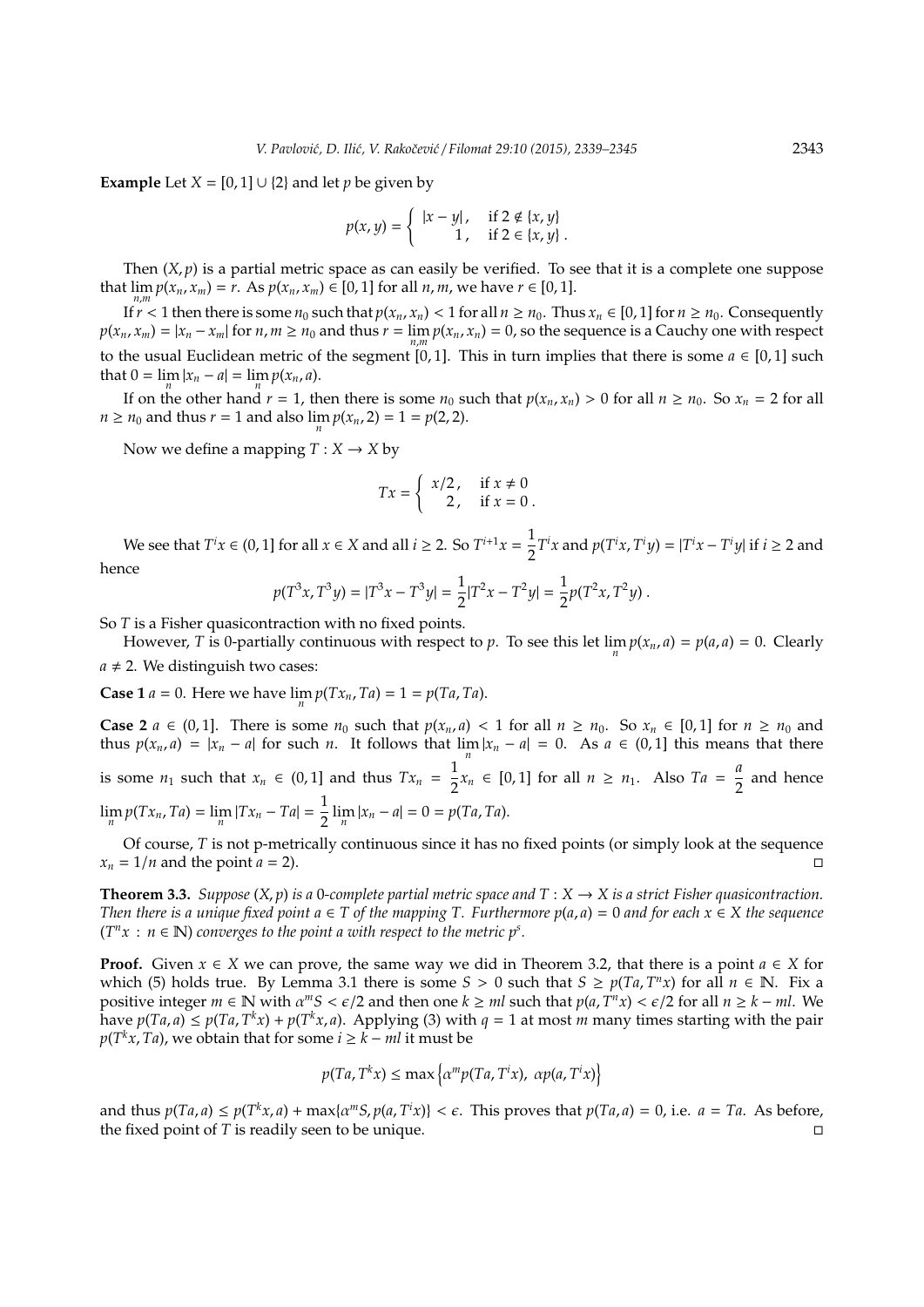The potentially nonzero self-distance, that is built into Matthew's definition of partial metrics, was taken into account in [13] in an essential way by a rather mild variation of the classical Banach's contractive condition, and in [14] further considerations in this direction were carried out which were in turn generalized by Chi et al. in [4]. As an example of that type of extensions of metric fixed point results to partial metric spaces we state the following theorem.

**Theorem 3.4.** *([13]) Suppose*  $(X, p)$  *is a complete partial metric space and*  $T : X \rightarrow X$  *is a mapping such that there is such that for some*  $\alpha \in [0, 1)$  *there is inequality* 

$$
p(Tx, Ty) \le \max\{\alpha p(x, y), p(x, x), p(y, y)\}\tag{9}
$$

*for all*  $x, y \in X$ *, then T must have a fixed point.* 

We end the paper with a simple example showing that one possible attempt of a generalization of this sort of Theorem 2.3 is doomed to fail.

**Example** Let  $X = \{1, 2, 3\}$  and  $p(x, y) = \max\{x, y\}$  for  $x, y \in X$ . Then  $(X, p)$  is a complete partial metric space. Define a mapping  $T : X \to X$  by setting  $T1 = 2$ ,  $T2 = 3$  and  $T3 = 1$ . It is trivial to see that the inequality

$$
p(T^3x, T^3y) \le \max\{\alpha p(x, y), p(x, x), p(y, y)\}\
$$

holds true for all *x*, *y* ∈ *X*. *T* is a continuous mapping without fixed points.  $\Box$ 

However, the mapping *T* in the preceding example was not p-metrically continuous. This leaves us with the following two questions.

Suppose that  $(X, p)$  is a complete partial metric space and  $T : X \to X$  a given mapping. Suppose further that there are  $\alpha \in [0, 1)$  and positive integers *l*, *q* such that for each  $x, y \in X$  the following condition holds

$$
p(T^l x, T^q y) \le \max\left\{\alpha p(T^i x, T^j y), p(x, x), p(y, y)\right\}
$$

for some  $0 \le i \le l$ ,  $0 \le j \le q$ . If *T* is p-metrically continuous, must there be a fixed point of *T*? The same question can be asked in the case when  $q = 1$  regardless of any assumptions on continuity (we note that this indeed is the case if also  $l = 1$ , as shown in [15]).

#### **References**

- [1] I. Altun, F. Sola, H. Simsek, Generalized contractions on partial metric spaces, Topology Appl. 157:18 (2010), 2778-2785.
- [2] M. Bukatin, R. Kopperman, S. Matthews, H. Pajoohesh, Partial metric spaces, American Mathematical Monthly 116 (2009), 708-718.
- [3] M. A. Bukatin, S. Yu. Shorina, Partial metrics and co-continuous valuations, in: Foundations of software science and computation structure, Lecture Notes in Computer Science 1378, eds. M. Nivat et.al., pp. 125-139, Springer, 1998.
- [4] K.P. Chi, E. Karapinar, T.D. Thanh, A generalized contraction principle in partial metric spaces, Mathematical and Computer Modelling 55 (2012) 1673-1681.
- [5] Lj. B. Ćirić, A generalization of Banach's contraction principle, Proc. Amer. Math. Soc. 45 (1974) 267-273.
- [6] Lj. B. Ćirić, Some recent results in metrical fixed point theory, University of Belgrade, Beograd, 2003.
- [7] B. Fisher, Quasi-contrtactions on metric spaces, Proc. Amer. Math. Soc. 25:2 (1979) 321-325.
- [8] A. F. Rabarison, Partial metrics, Supervised by Hans-Peter A. Künzi, African Institute for Mathematical Sciences, 2007.
- [9] S.G. Matthews, Partial metric topology, in: Proc. 8th Summer Conference on General Topology and Applications, in: Ann. New York Acad. Sci., vol. 728, 1994, pp. 183-197.
- [10] S.G. Matthews, An extensional treatment of lazy data flow deadlock, Theoret. Comput. Sci. 151 (1995) 195-205.
- [11] S. B. Nadler Jr., Multi-valued contraction mappings, Pacific J. Math. 30 (1969), 475-487.
- [12] S. Oltra, O. Valero, Banach's fixed theorem for partial metric spaces, Rend. Istit. Mat. Univ. Trieste 36 (2004) 17-26.
- [13] D. Ilić, V. Pavlović, V. Rakočević, Some new extensions of Banach's contraction principle to partial metric space, Applied Mathematics Letters 24 (2011) 1326-1330.
- [14] D. Ilić, V. Pavlović, V. Rakočević, Extensions of the Zamfirescu theorem to partial metric spaces, Mathematical and Computer Modelling 55 (3-4) (2012) 801-809.
- [15] D. Ilić, V. Pavlović, V. Rakočević, Three extensions of Ćirić quasicontraction on partial metric spaces, Fixed Point Theory and Applications 2013, 2013:303